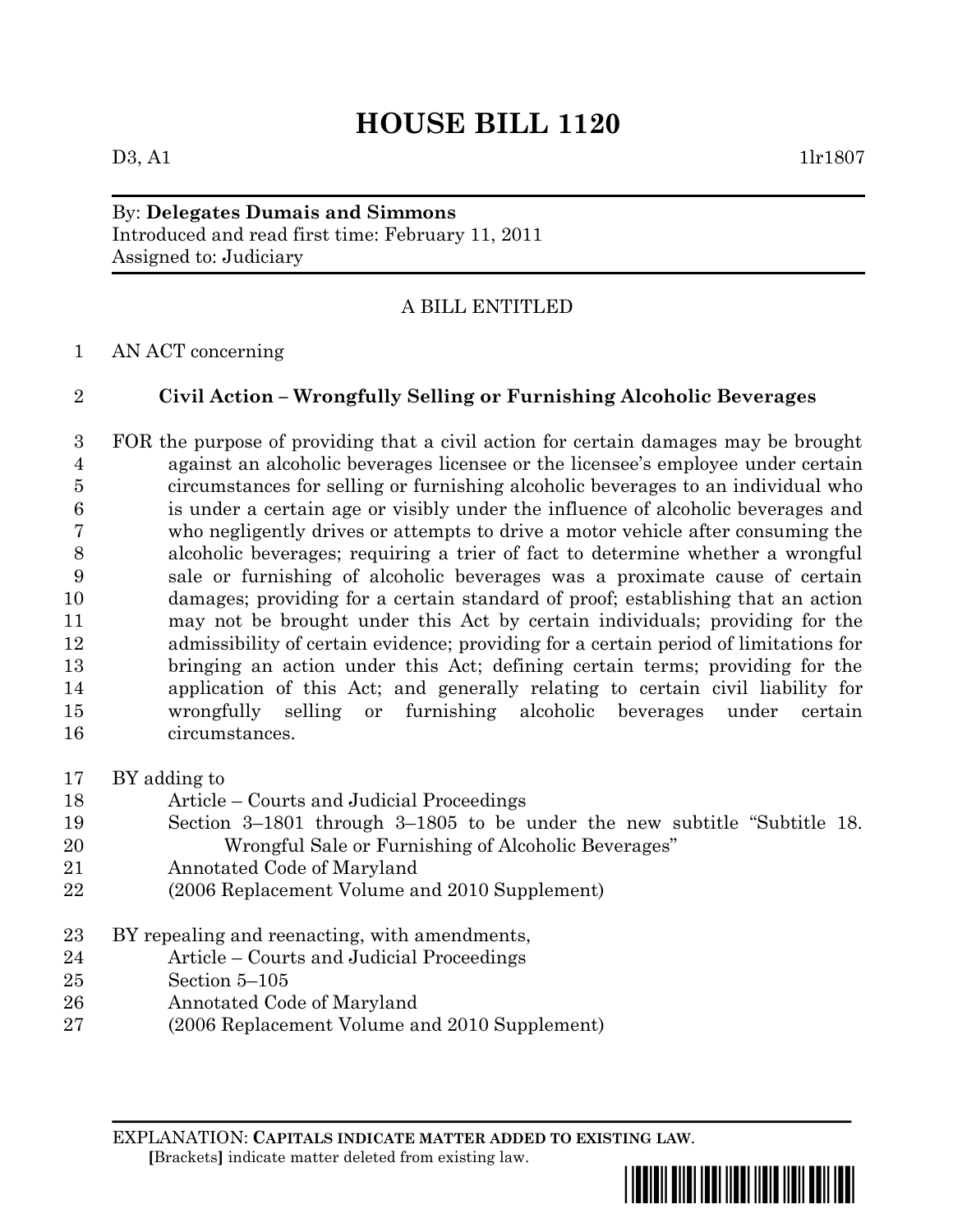|                                | $\sqrt{2}$<br><b>HOUSE BILL 1120</b>                                                                                                                                                                                          |
|--------------------------------|-------------------------------------------------------------------------------------------------------------------------------------------------------------------------------------------------------------------------------|
| $\mathbf{1}$<br>$\overline{2}$ | SECTION 1. BE IT ENACTED BY THE GENERAL ASSEMBLY OF<br>MARYLAND, That the Laws of Maryland read as follows:                                                                                                                   |
| 3                              | <b>Article – Courts and Judicial Proceedings</b>                                                                                                                                                                              |
| $\overline{4}$                 | SUBTITLE 18. WRONGFUL SALE OR FURNISHING OF ALCOHOLIC BEVERAGES.                                                                                                                                                              |
| $\overline{5}$                 | $3 - 1801.$                                                                                                                                                                                                                   |
| 6<br>$\overline{7}$            | IN THIS SUBTITLE THE FOLLOWING WORDS HAVE THE MEANINGS<br>(A)<br>INDICATED.                                                                                                                                                   |
| 8<br>9                         | (B) "ALCOHOLIC BEVERAGES" HAS THE MEANING STATED IN ARTICLE<br>2B, § 1-102 OF THE CODE.                                                                                                                                       |
| 10<br>11                       | (1) "DAMAGES" INCLUDES DAMAGES FOR DEATH, PERSONAL<br>(C)<br>INJURY, AND PROPERTY DAMAGE.                                                                                                                                     |
| 12                             | "DAMAGES" DOES NOT INCLUDE PUNITIVE DAMAGES.<br>(2)                                                                                                                                                                           |
| 13<br>14                       | "LICENSEE" HAS THE MEANING STATED IN ARTICLE 2B, $\S$ 1-102 OF<br>(D)<br>THE CODE.                                                                                                                                            |
| 15<br>16                       | "MOTOR VEHICLE" HAS THE MEANING STATED IN § 11-101 OF THE<br>(E)<br><b>TRANSPORTATION ARTICLE.</b>                                                                                                                            |
| 17                             | $3 - 1802.$                                                                                                                                                                                                                   |
| 18<br>19<br>20<br>21           | EXCEPT AS PROVIDED IN § 3-1803 OF THIS SUBTITLE, A PERSON<br>(A)<br>MAY BRING AN ACTION UNDER THIS SUBTITLE AGAINST A LICENSEE OR A<br>LICENSEE'S EMPLOYEE WHO SELLS OR FURNISHES ALCOHOLIC BEVERAGES TO<br>AN INDIVIDUAL IF: |
| 22<br>23<br>24                 | THE LICENSEE OR THE LICENSEE'S EMPLOYEE KNOWS OR<br>(1)<br>REASONABLY SHOULD KNOW THAT THE INDIVIDUAL TO WHOM THE ALCOHOLIC<br>BEVERAGES ARE SOLD OR FURNISHED:                                                               |
| 25                             | (I)<br>IS UNDER THE AGE OF 21 YEARS; OR                                                                                                                                                                                       |
| 26<br>27                       | (II)<br>IS VISIBLY UNDER THE INFLUENCE OF ALCOHOLIC<br>BEVERAGES, REGARDLESS OF THE AGE OF THE INDIVIDUAL;                                                                                                                    |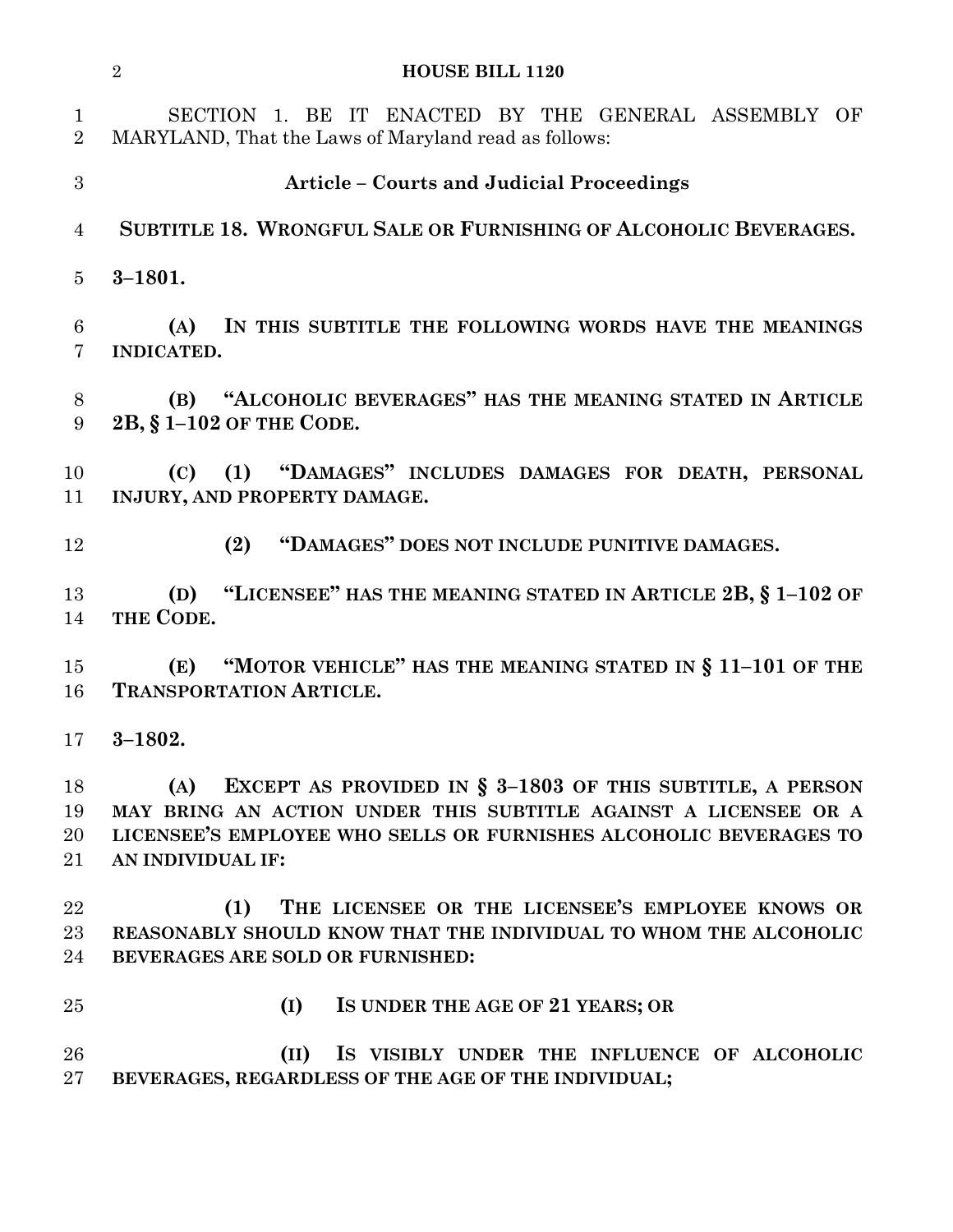**(2) THE LICENSEE OR THE LICENSEE'S EMPLOYEE CAN REASONABLY FORESEE THAT THE INDIVIDUAL MAY DRIVE OR ATTEMPT TO DRIVE A MOTOR VEHICLE AFTER CONSUMING THE ALCOHOLIC BEVERAGES;**

 **(3) AFTER CONSUMING THE ALCOHOLIC BEVERAGES, THE INDIVIDUAL NEGLIGENTLY DRIVES OR ATTEMPTS TO DRIVE A MOTOR VEHICLE; AND**

 **(4) THE INDIVIDUAL'S NEGLIGENCE IN DRIVING OR ATTEMPTING TO DRIVE THE MOTOR VEHICLE IS A PROXIMATE CAUSE OF THE DAMAGES CLAIMED IN THE ACTION.**

 **(B) IN AN ACTION UNDER THIS SUBTITLE, THE TRIER OF FACT SHALL DETERMINE BASED ON THE EVIDENCE WHETHER WRONGFULLY SELLING OR FURNISHING ALCOHOLIC BEVERAGES, AS DESCRIBED IN SUBSECTION (A) OF THIS SECTION, WAS A PROXIMATE CAUSE OF THE DAMAGES CLAIMED IN THE ACTION.**

 **(C) A PERSON WHO BRINGS AN ACTION UNDER THIS SUBTITLE SHALL HAVE THE BURDEN OF PROVING LIABILITY AS DESCRIBED IN THIS SECTION BY CLEAR AND CONVINCING EVIDENCE.**

**3–1803.**

 **AN ACTION UNDER THIS SUBTITLE MAY NOT BE BROUGHT BY THE INDIVIDUAL TO WHOM THE ALCOHOLIC BEVERAGES WERE SOLD OR FURNISHED OR THE PERSONAL REPRESENTATIVE, PARENT, LEGAL GUARDIAN, SPOUSE, CHILD, DEPENDENT, OR BENEFICIARY OF THE INDIVIDUAL.**

**3–1804.**

 **(A) IN AN ACTION UNDER THIS SUBTITLE, PROOF OF WHETHER THE LICENSEE OR THE LICENSEE'S EMPLOYEE REQUESTED AND EXAMINED A DRIVER'S LICENSE OR OTHER WRITTEN FORM OF IDENTIFICATION AND AGE OF THE INDIVIDUAL IS ADMISSIBLE AS EVIDENCE.**

 **(B) IN AN ACTION UNDER THIS SUBTITLE, PROOF OF WHETHER RESPONSIBLE SERVING PRACTICES FOR ALCOHOLIC BEVERAGES WERE FOLLOWED OR NOT FOLLOWED BY THE LICENSEE OR THE LICENSEE'S EMPLOYEE IS ADMISSIBLE AS EVIDENCE.**

 **(C) THIS SECTION DOES NOT LIMIT THE ADMISSIBILITY OF ANY OTHER EVIDENCE OTHERWISE ADMISSIBLE UNDER LAW.**